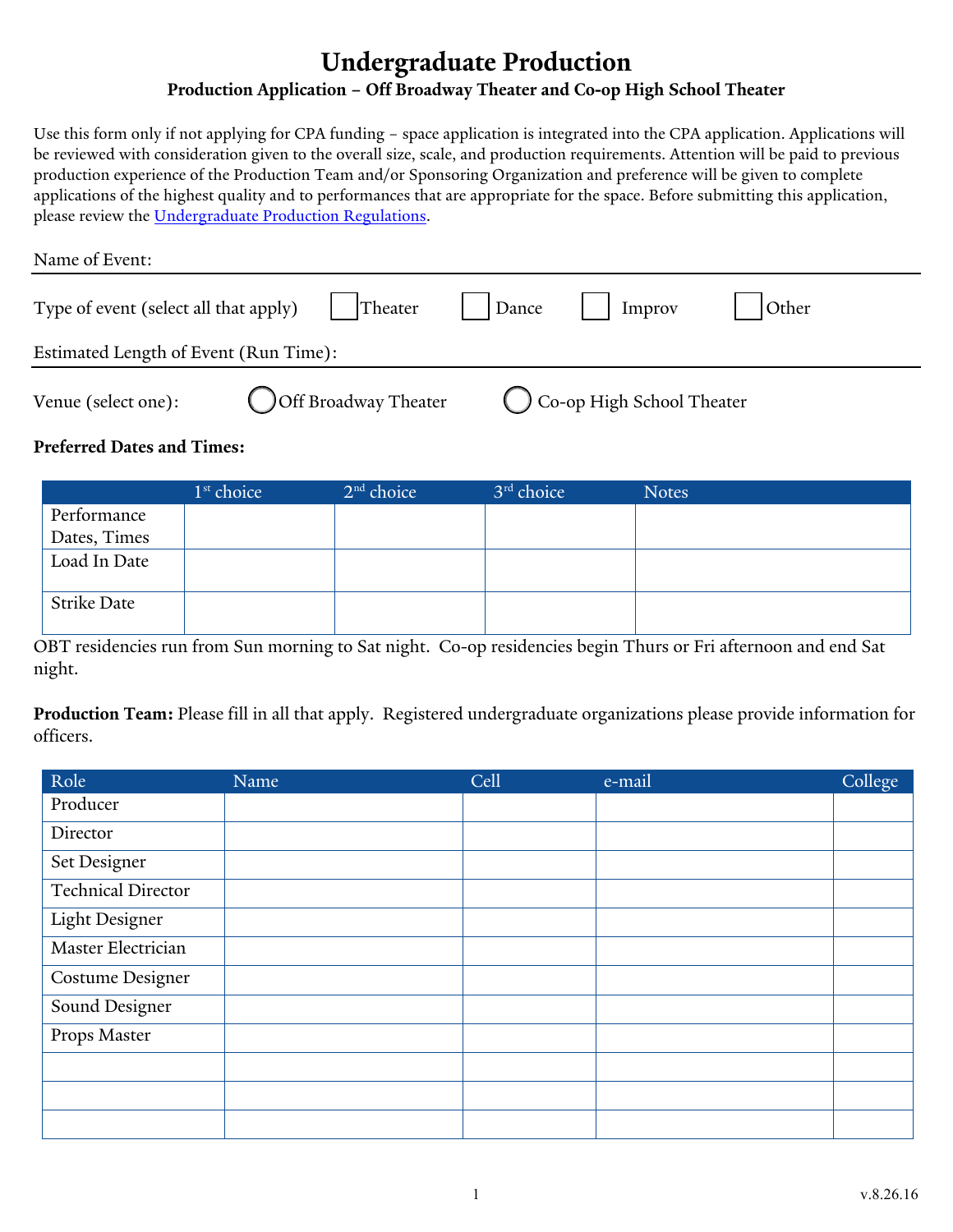### **Production/Design information**

Please describe your event. Please include your team's ideas about any scenic, lighting, costume, and sound design, including proposed audience/stage configuration. If appropriate, please submit a ground plan, sketches, and/or research.

#### **Venue**

Please explain why your event and your production team would be a good fit for your requested venue.

### **Staged Fights/Stage Weapons**

Do you anticipate any staged combat or stage weapons (including props) being used in your production?



If so, please fill out the **Staged Combat/Stage Weapons Request Form** to the best of your ability and submit it to Undergraduate Production at least six weeks prior to your first performance.

#### **Non Enrolled Students**

Are all of the participants in this project currently enrolled in Yale College?



Please be aware that [additional restrictions](http://up.yalecollege.yale.edu/regulations/policies-participation-yale-college-arts-activities-extracurricular) pertain to non-students and to on-leave or withdrawn students.

# **Other Special Hazards, If Any**

The maximum audience capacity of the OBT is 195. The maximum audience capacity for the Co-op is 300. Two ushers are needed for up to 50 audience seats and an additional usher for every 50 seats thereafter.

Number of Seats Number of ushers